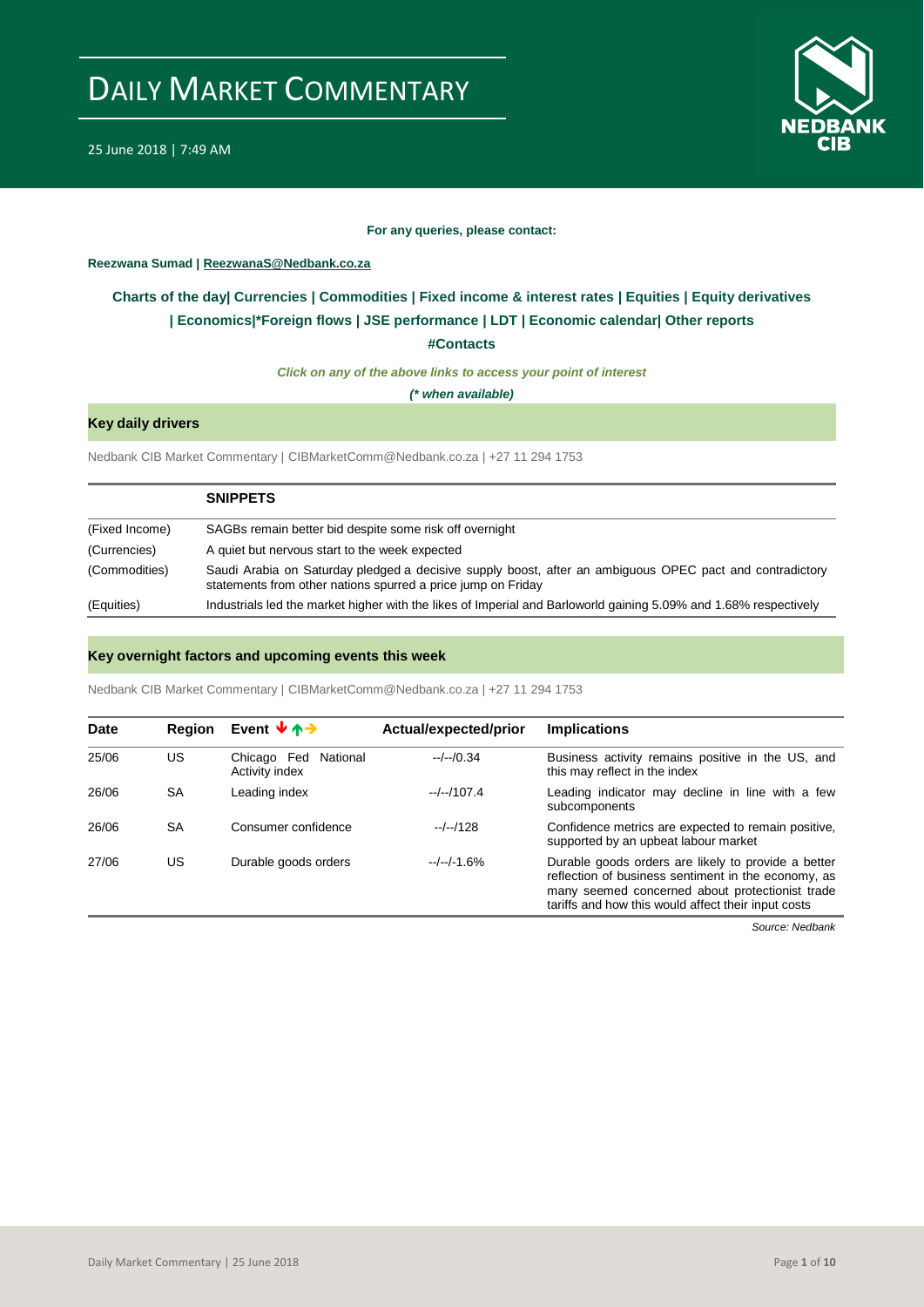

## <span id="page-1-0"></span>**Fixed income and interest rates [back to top](#page-0-0) back to top**

Bond flow sales |+2711 535 4021 | Corporate Money Markets | +2711 535 4007 | Business Bank Money Markets | +2711 535 4006

|                                 |                   | Δ              | Δ                | Δ          | Δ         |                  |
|---------------------------------|-------------------|----------------|------------------|------------|-----------|------------------|
| <b>Bonds</b>                    | Last price        | 1 <sub>d</sub> | <b>MTD</b>       | <b>YTD</b> | 12Month   | <b>MTD</b> trend |
|                                 | %                 | bps            | bps              | bps        | bps       |                  |
| R204-0.5 yrs                    | 6.81              | 3.10           | 5.60             | $-25.30$   | $-60.90$  | ⇑                |
| R208-2.8 yrs                    | 7.81              | $-0.75$        | 15.65            | 25.15      | 27.55     | ↟                |
| R186-8.5 yrs                    | 8.85              | $-0.60$        | 28.20            | 26.40      | 34.10     | ↟                |
| R2048-29.7 yrs                  | 9.67              | $-0.60$        | 21.70            | $-4.90$    | 5.80      | ↟                |
| US 10 yr                        | 2.87              | $-2.38$        | 1.26             | 46.57      | 72.89     | ⇑                |
| <b>UK 10 yr</b>                 | 1.32              | 4.20           | 8.90             | 12.90      | 30.40     | ⇑                |
| German 10 yr                    | 0.34              | 0.20           | $-0.40$          | $-9.00$    | 8.50      | ⇓                |
| Japan 10 yr                     | 0.03              | $-0.20$        | $-0.70$          | $-1.50$    | $-2.40$   | ⊕                |
|                                 |                   | $\Lambda$      | Δ                | Δ          | Δ         | <b>MTD</b> trend |
| <b>Money Market</b>             | <b>Last price</b> | 1 <sub>d</sub> | <b>MTD</b>       | <b>YTD</b> | 12Month   |                  |
|                                 | %                 | bps            | bps              | bps        | bps       |                  |
| SA reporate                     | 6.50              | 0.00           | 0.00             | $-25.00$   | $-50.00$  | ⇛                |
| SA prime rate                   | 10.00             | 0.00           | 0.00             | $-25.00$   | $-50.00$  | ⇛                |
| SA CPI (MTD = previous month)   | 4.40              |                | $-10.00$         | $-30.00$   | $-100.00$ | ⇓                |
| SA3m JIBAR                      | 6.93              | 0.00           | 2.50             | $-22.50$   | $-39.20$  | ↟                |
| SA3m NCD                        | 6.90              | $-5.00$        | $-1.25$          | $-25.00$   | $-42.50$  | ⇓                |
| SA6m NCD                        | 7.45              | 5.00           | 2.50             | $-15.00$   | $-35.00$  | ↟                |
| SA12m NCD                       | 8.10              | 0.00           | 16.25            | 20.00      | $-5.00$   | ↑                |
| US 3m LIBOR                     | 2.34              | 0.38           | 1.76             | 64.46      | 104.33    | ⇑                |
| UK 3m LIBOR                     | 0.66              | 2.35           | 4.78             | 13.82      | 35.97     | ↟                |
| Japan 3m LIBOR                  | $-0.05$           | $-0.95$        | $-3.25$          | $-2.65$    | $-5.17$   | ⊕                |
| Source: Bloomberg & Nedbank CIB | Time              |                | 2018/06/25 07:47 |            |           |                  |

| <b>FRAs and Swaps</b>            | Last price | Δ<br>1 <sub>d</sub> | Δ<br><b>MTD</b> | Δ<br><b>YTD</b> | Δ<br>12Month | <b>MTD</b> trend |
|----------------------------------|------------|---------------------|-----------------|-----------------|--------------|------------------|
|                                  | %          | bps                 | bps             | bps             | bps          |                  |
| 3X6 FRA                          | 7.02       | 0.00                | 10.00           | 13.00           | $-13.00$     | ⇑                |
| 6X9 FRA                          | 6.86       | 0.00                | 4.00            | 3.00            | 4.00         | ⇑                |
| 9X12 FRA                         | 7.22       | $-1.00$             | 20.00           | 43.00           | 34.00        | ⇑                |
| 18X21 FRA                        | 7.51       | $-1.00$             | 25.00           | 53.00           | 60.00        | ⇑                |
| SA 2yr Swap                      | 7.26       | $-0.20$             | 17.80           | 32.82           | 26.00        | ⇑                |
| SA 3yr Swap                      | 7.43       | $-1.20$             | 20.80           | 38.00           | 37.50        | ⇑                |
| SA 5yr Swap                      | 7.73       | $-1.50$             | 22.50           | 39.50           | 45.50        | ⇑                |
| SA 10yr Swap                     | 8.25       | $-1.50$             | 27.50           | 32.00           | 46.00        | ⇑                |
| SA 15yr Swap                     | 8.52       | $-1.50$             | 28.50           | 36.00           | 52.25        | ⇑                |
|                                  |            |                     |                 |                 |              |                  |
|                                  |            | $\Delta$            | $\Delta$        | $\Delta$        | Δ            | <b>MTD</b> trend |
| <b>Spreads</b>                   | Last price | 1 <sub>d</sub>      | <b>MTD</b>      | <b>YTD</b>      | 12Month      |                  |
|                                  | %          | bps                 | bps             | bps             | bps          |                  |
| 2v10v                            | $-0.98$    | 1.30                | $-9.70$         | 0.82            | $-20.00$     | ⇓                |
| 3v10v                            | $-0.82$    | 0.30                | $-6.70$         | 6.00            | $-8.50$      | ⇓                |
| R186-R204                        | 2.04       | $-3.70$             | 22.60           | 51.70           | 95.00        | ⇑                |
| R2048-R186                       | 0.81       | 0.00                | $-6.50$         | $-31.30$        | $-28.30$     |                  |
| 5y-R186                          | $-1.13$    | $-0.90$             | $-5.70$         | 13.10           | 11.40        |                  |
| 10y-R186                         | $-0.61$    | $-0.90$             | $-0.70$         | 5.60            | 11.90        | キキキ              |
| 15y-R186                         | $-0.33$    | $-0.90$             | 0.30            | 9.60            | 18.15        | ⇑                |
| SA 5yr CDS spread - basis points | 199.27     | $-0.89$             | 26.43           | 42.32           | 9.12         | ⇑                |

## **US 10 year yield**

## **SA 10 year yield**



*Source: Bloomberg, Nedbank*

*Source: Bloomberg, Nedbank*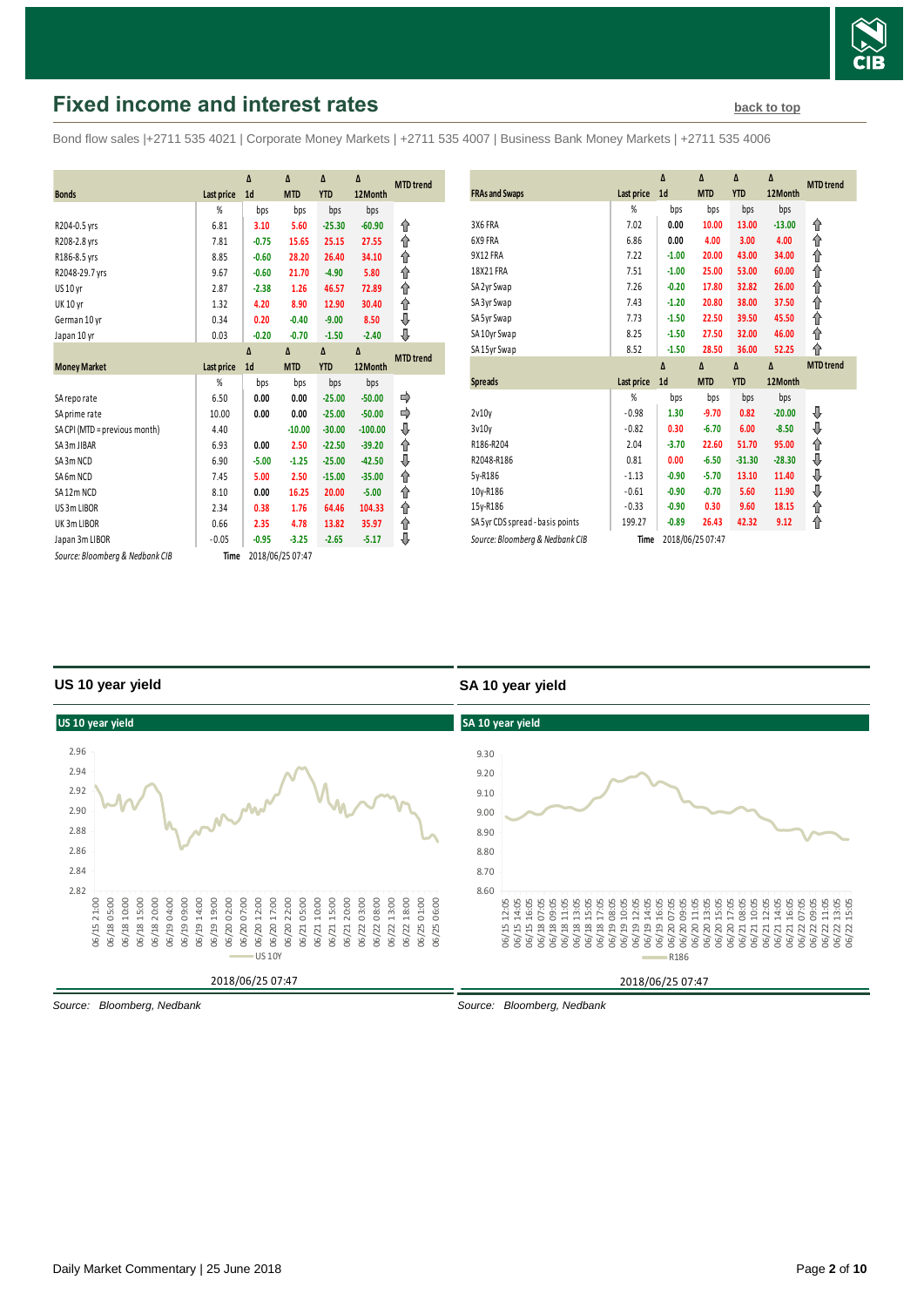

## <span id="page-2-0"></span>**Currencies [back to top](#page-0-0)**

Business Banking FX | +27 11 535 4003 | Corporate FX | +2711 535 4002 | Institutional FX | +2711 535 4005

- A quietish Friday saw the Rand strengthen through the day eventually reaching the 13.4000 level in early New York before closing at 13.4300. Liquidity through the day was pretty thin and corporate flows were far and few between as it had being a long week and everyone was pretty much looking forward to the weekend. This morning we open where the local session ended around the 13.4500-13.4700 area and to be honest there hasn't being really being any new developments over the weekend to get the markets going this morning. The elections in Turkey went pretty much as expected with President Erdogan retaining the presidency and on the back of that the Lira has strengthen slightly. The Chinese cut the RRR (required reserve ratio) for certain banks by 50 bps but this has had minimal effect on the markets. The trade wars will remain at the forefront this week with Trump, on Friday, threatening to impose tariffs on European car imports.
- The Eur closed the week above the 1.1600 level and Gbp above 1.3200 which is a positive and should lead to some consolidation through this week with a possible bias to the topside. As for the Rand looking at a 13.3500-13.5500 range for the day with the potential for this to be a better week for the Rand overall.
- On the data front German ifo the highlight of the day.
- This mornings expected range 13.3500-13.5500



*\*Please note that the sign on the % change reflects the change on the headline number. The narrative indicates the trend direction over the month. For trade in any of these currencies, contact our FX dealing desks*



## **EUR/USD**



*Source: Bloomberg, Nedbank*

**USDZAR**

*Source: Bloomberg, Nedbank*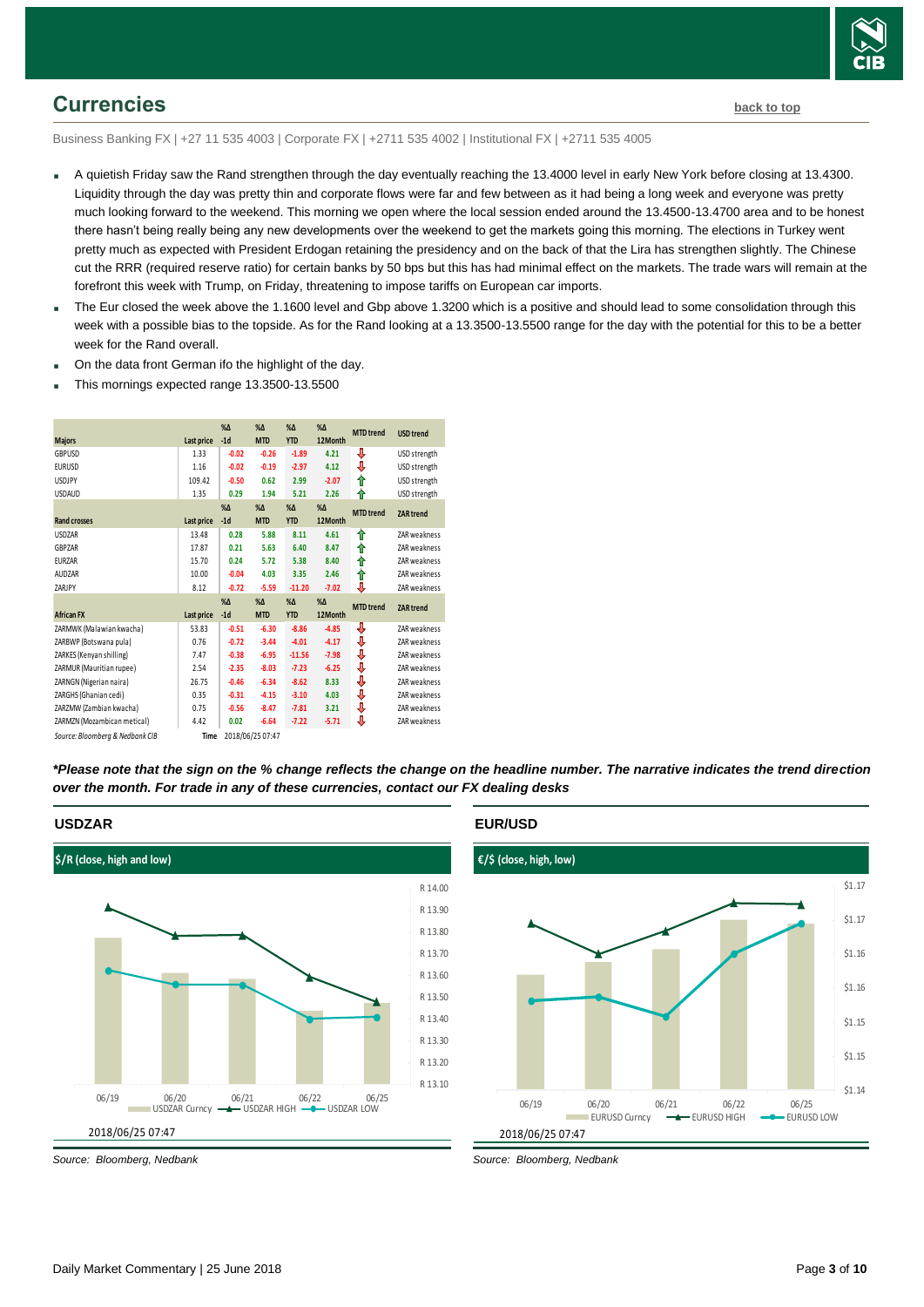

## <span id="page-3-0"></span>**Commodities [back to top](#page-0-0)**

Nedbank CIB Market Commentary | CIBMarketComm@Nedbank.co.za | +27 11 294 1753| +27 11 535 4038

- The spread between the world's two most important oil markers narrowed nearly 20 percent on Monday and has almost halved in less than a week. Saudi Arabia on Saturday pledged a decisive supply boost, after an ambiguous OPEC pact and contradictory statements from other nations spurred a price jump on Friday. Brent futures for August settlement fell \$1.81 to \$73.74 a barrel. The contract gained \$2.50 to settle at \$75.55 a barrel on Friday. In contrast, WTI crude for August delivery dropped only 20 cents to \$68.38 a barrel, after rising in earlier.
- Gold holds gain amid trade tensions between the U.S. and China. Bullion for immediate delivery little changed at \$1,270.79/oz; +0.3% on Friday to pare last week's loss to 0.7%. Silver -0.2% to \$16.4314/oz. Platinum steady at \$877.88/oz. Palladium +0.1% to \$959.65/oz.
- Copper advances on LME, nickel rises a fourth day, after China moved to free up more funds for lending to small businesses. Copper +0.5% to \$6,821/ton; nickel +0.3%.
- Iron ore for Sept. +1.8% to 465.5 yuan/ton on DCE, after as much +2.8% earlier.

#### Source: Bloomberg

| <b>Commodities</b>              | Last price | $% \Delta$<br>$-1d$ | $% \Delta$<br><b>MTD</b> | %Δ<br><b>YTD</b> | $\%$ $\Delta$<br>12Month | <b>MTD</b> trend |
|---------------------------------|------------|---------------------|--------------------------|------------------|--------------------------|------------------|
| Brent near future (\$)          | 74.24      | $-1.73$             | $-4.32$                  | 11.02            | 63.02                    | J                |
| WTI crude (\$)                  | 68.40      | $-0.26$             | 2.03                     | 13.21            | 59.03                    | f                |
| Gold spot (\$)                  | 1266.57    | $-0.31$             | $-2.71$                  | $-2.78$          | 1.82                     | J                |
| Platinum spot (\$)              | 874.78     | $-0.30$             | $-3.85$                  | $-5.76$          | $-4.72$                  | J                |
| SA white maize spot (R)         | 2080.00    | 0.19                | $-2.12$                  | 9.47             | 19.95                    | J                |
| Source: Bloomberg & Nedbank CIB | Time       |                     | 2018/06/25 07:47         |                  |                          |                  |



*Source: Bloomberg, Nedbank*

### **Brent Crude vs West Texas Intermediate**





## **Platinum vs Gold**



*Source: Bloomberg, Nedbank*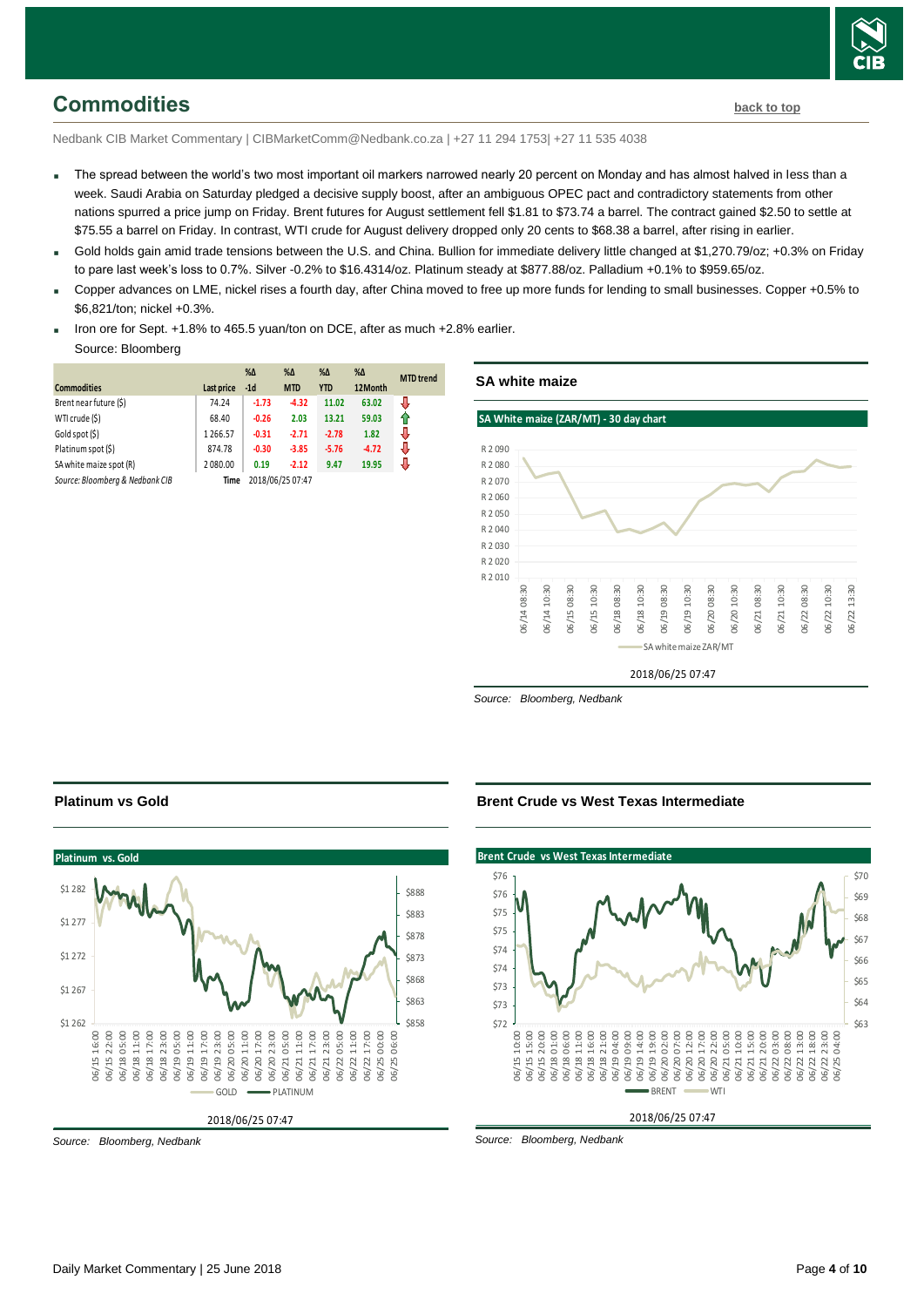

## <span id="page-4-0"></span>**Equities [back to top](#page-0-0)**

Cash equities | +2711 535 4030/31

## **South Africa**

- The All Share index started its trading day in positive territory initially following US futures higher before witnessing a rally in the Rand which saw the likes of FirstRand resume its rally. The local bourse eventually ended the day 1.11% higher.
- Industrials led the market higher with the likes of Imperial and Barloworld gaining 5.09% and 1.68% respectively.
- On the company front, Naspers released its results for the year ended 31 March 2018 showing a 38% increase in revenue versus the previous year.
- Value traded at 5pm was around R19bn with the currency at R13.49c vs. the USD at the close.

## **UK/Europe**

- European markets were mostly stronger on the day as the FTSE100 advancing 1.67%
- French Markit Manufacturing data came in at 53.1 index points.
- The Stoxx 50 was up 1.12% with the likes of Total SA and Bayer AG gaining 3.31% and 2.542% respectively.

### **USA**

- US markets ended the week on a positive note on Friday after OPEC agree to produce more oil at a meeting they held on Friday but not as much as the market had anticipated.
- The Dow Jones was up 0.49% while the S&P 500 advanced 0.19% with energy counters leading the upside.
- On the economic data front, US Markit Manufacturing came in at 54.6 index points.

#### **Asia**

- Asian markets are weaker this morning tracking US futures lower as global trade tensions still in play with Trump now threatening European car makers.
- The Nikkei is down 0.59% while the Hang Seng has lost 0.73%.
- The Australian ASX is down 0.31% with the likes of BHP climbing 1.63%.

|                                 |               | %Δ            | $% \Delta$       | $% \Delta$ | $\%$ $\Delta$ | 2017        | <b>MTD</b> trend |
|---------------------------------|---------------|---------------|------------------|------------|---------------|-------------|------------------|
| <b>Developed Markets</b>        | Last price    | $-1d$         | <b>MTD</b>       | <b>YTD</b> | 12Month       | Performance |                  |
| Dow Jones                       | 24580.89      | 0.49          | 0.68             | $-0.56$    | 14.89         | 24.33       | ⇑                |
| Nasdaq                          | 7692.82       | $-0.26$       | 3.37             | 11.44      | 22.79         | 27.16       | ⇑                |
| S&P 500                         | 2754.88       | 0.19          | 1.83             | 3.04       | 12.98         | 18.42       | ⇑                |
| DJ Eurostoxx 50                 | 3 4 4 1.60    | 1.12          | 1.03             | $-1.78$    | $-2.88$       | 5.70        | ⇑                |
| DAX                             | 12579.72      | 0.54          | $-0.20$          | $-2.62$    | $-1.21$       | 11.51       | ₩                |
| CAC                             | 5387.38       | 1.34          | $-0.20$          | 1.41       | 2.30          | 8.43        | ⇩                |
| <b>FTSE</b>                     | 7682.27       | 1.67          | 0.05             | $-0.07$    | 3.48          | 7.10        | ⋔                |
| ASX200                          | 6207.90       | $-0.28$       | 3.26             | 2.35       | 8.61          | 6.42        | ⇑                |
| Nikkei 225                      | 22 39 3.18    | $-0.55$       | 0.86             | $-1.63$    | 11.23         | 16.18       | ⋔                |
| <b>MSCI World</b>               | 2 1 1 4 . 9 0 | 0.43          | 1.05             | 0.54       | 9.86          | 19.65       | ⋔                |
|                                 |               | %Δ            | $\%$ $\Delta$    | $% \Delta$ | $% \Delta$    | 2017        |                  |
| <b>Emerging Markets</b>         | Last price    | $-1d$         | <b>MTD</b>       | <b>YTD</b> | 12Month       | Performance | <b>MTD</b> trend |
| Hang Seng                       | 29 15 7.40    | $-0.62$       | $-4.30$          | $-2.55$    | 13.59         | 35.19       | ⇩                |
| Shanghai                        | 2888.76       | $-0.03$       | $-6.68$          | $-12.65$   | $-8.52$       | 5.46        | ₩                |
| Brazil Bovespa                  | 70 640.65     | 0.81          | $-7.96$          | $-7.54$    | 15.64         | 28.22       | ₩                |
| India - NSE                     | 35 648.08     | $-0.12$       | 0.92             | 4.67       | 14.48         | 27.91       | ⇑                |
| Russia Micex                    | 2249.68       | 0.17          | $-2.31$          | 6.63       | 20.47         | $-7.69$     | ⇩                |
| <b>MSCI</b> Emerging            | 1088.00       | 0.72          | $-2.92$          | $-6.08$    | 7.55          | 34.35       | ₩                |
|                                 |               | $\%$ $\Delta$ | $% \Delta$       | $% \Delta$ | $% \Delta$    | 2017        |                  |
| <b>SA Indices</b>               | Last price    | $-1d$         | <b>MTD</b>       | <b>YTD</b> | 12Month       | Performance | <b>MTD</b> trend |
| JSE All Share                   | 56 856.66     | 1.11          | 1.24             | $-4.45$    | 10.39         | 17.47       | ⇑                |
| Top 40                          | 50 623.10     | 1.20          | 1.69             | $-3.64$    | 11.61         | 19.66       | ⋔                |
| Resi 10                         | 40 551.25     | 0.44          | 2.41             | 11.73      | 38.17         | 13.03       | ⇑                |
| Indi 25                         | 74 39 6.09    | 1.56          | 3.30             | $-5.93$    | 4.49          | 23.03       | ⋔                |
| Fini 15                         | 16 150.86     | 1.22          | $-2.77$          | $-9.64$    | 11.92         | 18.54       | V                |
| Source: Bloomberg & Nedbank CIB | Time          |               | 2018/06/25 07:47 |            |               |             |                  |

### **Short-term performance of SA equity indices**



<span id="page-4-1"></span>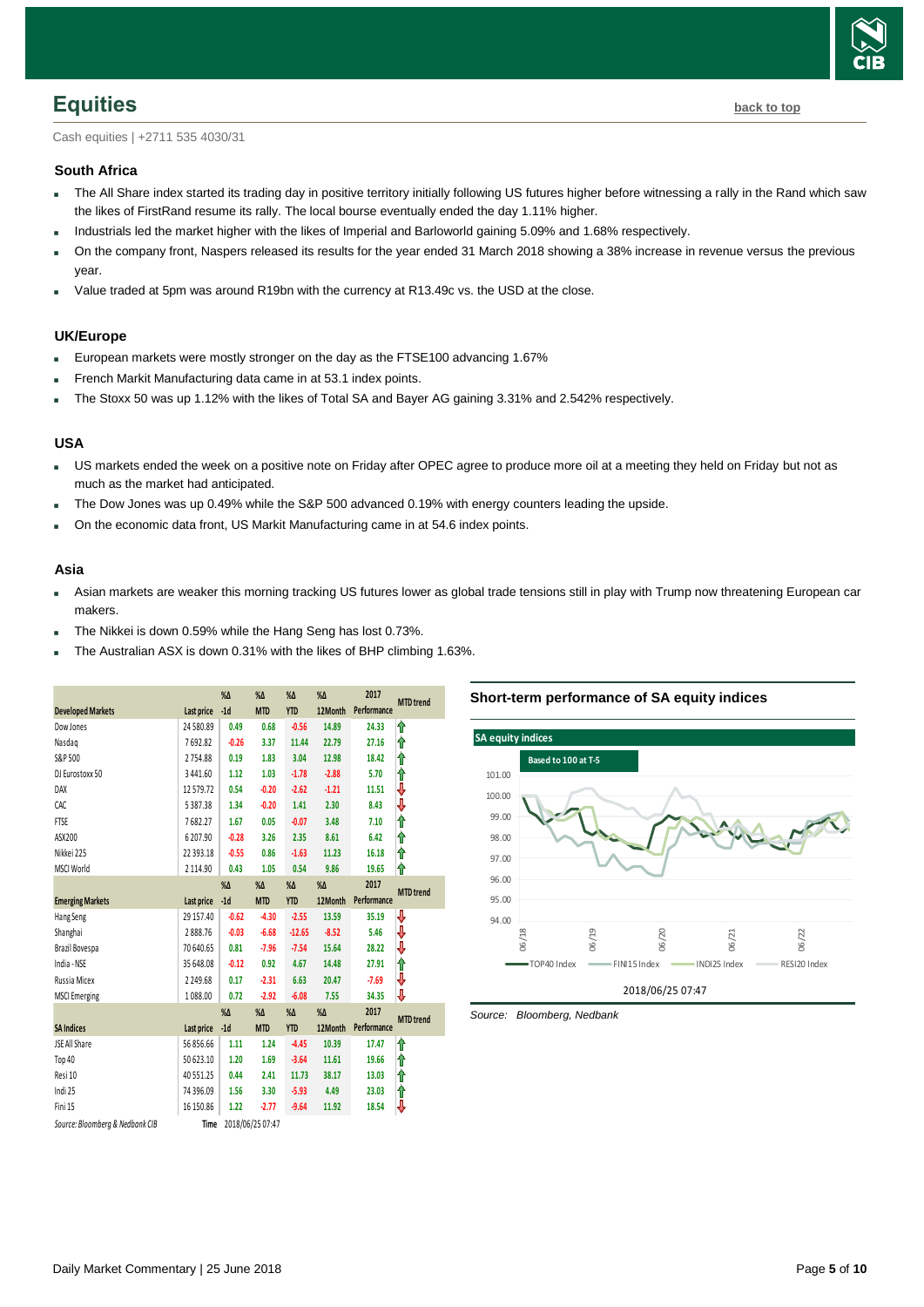# <span id="page-5-0"></span>**Last day to trade back to the contract of the contract of the contract of the contract of the contract of the contract of the contract of the contract of the contract of the contract of the contract of the contract of t**

Susan Correia [| Scorreia@Nedbankcapital.co.za](mailto:Scorreia@Nedbankcapital.co.za) | +27 11 295 8227

| Share code   | Share name                      | Dividend / interest rate                           |
|--------------|---------------------------------|----------------------------------------------------|
| 26 June 2018 |                                 |                                                    |
| AEGN         | Aveng group Ltd NPL             | take up $@$ 10cps                                  |
| <b>BTI</b>   | British American Tob Plc        | dividend @ 868.166640cps                           |
| <b>CLS</b>   | Clicks Group Ltd                | dividend $@102.50cps$                              |
| <b>DLT</b>   | Delta Property Fund Ltd         | dividend @ 50.84210cps or 8.22492 new per 100 held |
| GAMN         | Global Asset Management Ltd NPL | take up $@$ 183cps                                 |
| IMRP4        | Im Redeemable Pref 4 Aug 21     | dividend @ 9660.41220cps                           |
| <b>IVTP</b>  | Invicta Holdings Ltd Pref       | dividend @ 634.067980cps                           |
| LBHP         | Liberty Holdings 11c Pref       | dividend $\omega$ 5.50cps                          |
| <b>OCE</b>   | Oceana Group Ltd                | dividend @ 112cps                                  |
| PFG          | Pioneer Foods Group Ltd         | dividend $@$ 105cps                                |
| SNV          | Santova Logistics Ltd           | dividend @ 7cps                                    |
| <b>TBS</b>   | Tiger Brands Ltd                | dividend @ 378cps                                  |
| <b>VLE</b>   | Value Group Ltd                 | dividend @ 22cps                                   |

*Source: JSE*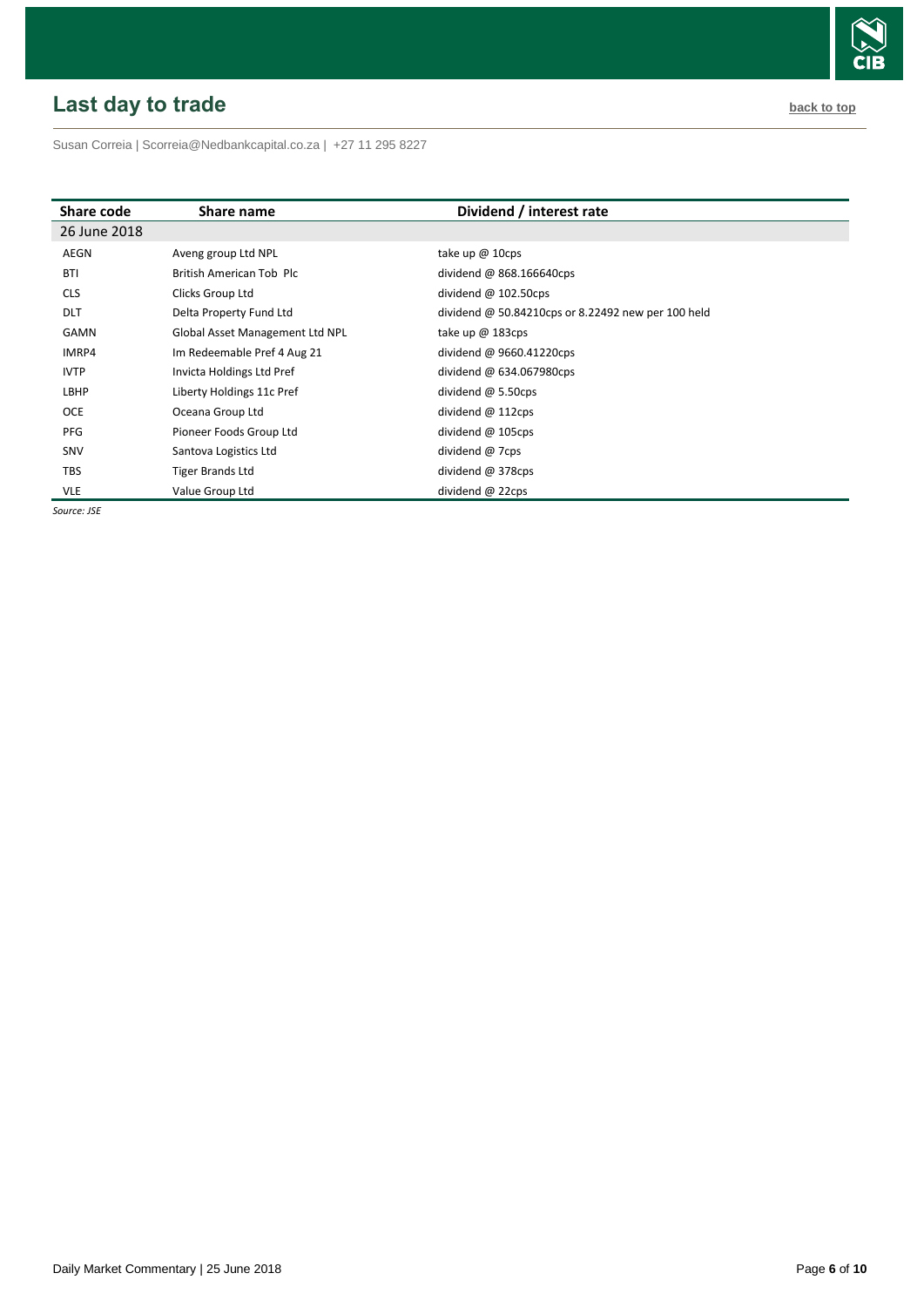# **JSE performance [back to top](#page-0-0) back to top**

Nedbank CIB Market Commentary | CIBMarketComm@Nedbank.co.za | +27 11 294 1753

|                                    |             | %Δ      | $\% \Delta$ | %Δ         | $\% \Delta$ | 2017        |                  |
|------------------------------------|-------------|---------|-------------|------------|-------------|-------------|------------------|
| Top40 constituents                 | Last price  | $-1d$   | <b>MTD</b>  | <b>YTD</b> | 12Month     | Performance | <b>MTD</b> trend |
| AGL: Anglo American Plc            | 303.19      | 1.26    | 0.22        | 18.61      | 88.34       | 29.43       | ⇑                |
| ANG: Anglogold Ashanti Ltd         | 110.92      | $-0.15$ | 2.72        | $-13.76$   | $-19.10$    | $-14.78$    | ⇑                |
| APN: Aspen Pharmacare Holdings Lt  | 259.60      | $-0.85$ | 3.84        | $-6.45$    | $-8.71$     | $-1.62$     | ⇑                |
| BGA: Barclays Africa Group Ltd     | 161.95      | 0.28    | 0.17        | $-11.01$   | 12.27       | 7.05        | ⇑                |
| BID: Bid Corp Ltd                  | 273.08      | $-0.70$ | 7.55        | $-9.27$    | $-6.23$     | 20.93       | ⇑                |
| BIL: Bhp Billiton Plc              | 297.29      | 0.73    | 2.75        | 18.65      | 57.25       | 11.95       | ĥ                |
| BTI: British American Tobacco Plc  | 696.01      | 0.37    | 7.33        | $-16.09$   | $-22.88$    | 6.38        | ⇑                |
| BVT: Bidvest Group Ltd             | 203.36      | 1.37    | 0.67        | $-6.75$    | 28.08       | 21.18       | ⇑                |
| CFR : Financiere Richemont-Dep Rec | 118.48      | $-0.25$ | 1.60        | 6.02       | 10.11       | 24.15       | ⇑                |
| CLS: Clicks Group Ltd              | 204.02      | 0.77    | 1.01        | 12.64      | 45.73       | 54.21       | ⇑                |
| CPI: Capitec Bank Holdings Ltd     | 881.05      | 2.17    | 0.76        | $-19.76$   | 12.24       | 58.44       | ⇑                |
| DSY: Discovery Ltd                 | 150.50      | 5.58    | $-2.37$     | $-19.09$   | 15.33       | 61.26       | ⇩                |
| FSR: Firstrand Ltd                 | 61.40       | 2.59    | 2.33        | $-8.70$    | 28.78       | 25.00       | ⇑                |
| GFI: Gold Fields Ltd               | 47.62       | $-1.39$ | 5.40        | $-11.98$   | 2.04        | 23.12       | ⇑                |
| GRT: Growthpoint Properties Ltd    | 26.15       | 1.75    | $-3.86$     | $-5.46$    | 4.98        | 6.59        | ⇩                |
| INL: Investec Ltd                  | 96.39       | 1.14    | 4.62        | 7.43       | 1.22        | $-1.57$     | ⇑                |
| INP: Investec Plc                  | 98.15       | 0.70    | 5.20        | 9.35       | 3.48        | $-1.52$     | ⇑                |
| LHC: Life Healthcare Group Holdin  | 24.78       | $-0.64$ | $-13.05$    | $-10.70$   | $-6.56$     | $-9.23$     | ⇩                |
| MEI: Mediclinic International Plc  | 97.03       | $-0.05$ | $-5.35$     | $-8.79$    | $-22.76$    | $-18.17$    | ⇩                |
| MND: Mondi Ltd                     | 358.40      | 0.41    | 2.19        | 17.03      | 10.63       | 14.66       | ⇑                |
| MNP: Mondi Plc                     | 361.15      | 0.15    | 2.61        | 18.26      | 11.60       | 14.14       | ⇑                |
| MRP: Mr Price Group Ltd            | 232.73      | 2.30    | $-7.28$     | $-4.96$    | 50.31       | 53.52       | ⇓                |
| MTN: Mtn Group Ltd                 | 107.11      | 0.11    | $-6.45$     | $-21.59$   | $-5.92$     | 5.08        | ⇩                |
| NED: Nedbank Group Ltd             | 256.44      | 0.67    | $-6.27$     | 0.13       | 24.48       | 6.16        | ⇩                |
| NPN : Naspers Ltd-N Shs            | 3 3 0 7.4 3 | 3.10    | 9.30        | $-4.16$    | 25.43       | 69.72       | ⇑                |
| NRP: Nepi Rockcastle Plc           | 120.12      | $-0.91$ | $-3.13$     | $-43.76$   |             |             | ⇩                |
| NTC: Netcare Ltd                   | 27.80       | 0.25    | $-6.11$     | 10.54      | 8.17        | $-20.66$    | ⇩                |
| OML: Old Mutual Plc                | 37.83       | $-0.68$ | $-6.34$     | $-0.45$    | 15.34       | 9.35        | ⇩                |
| QLT: Quilter Plc                   |             |         |             |            |             |             |                  |
| RDF: Redefine Properties Ltd       | 10.51       | 1.55    | $-4.19$     | $-1.78$    | $-1.96$     | $-6.96$     | J                |
| REM: Remgro Ltd                    | 204.50      | 1.74    | 0.25        | $-13.35$   |             |             |                  |
| RMH: Rmb Holdings Ltd              | 74.16       | 2.23    | 2.11        | $-6.33$    | 24.41       | 18.13       |                  |
| SAP : Sappi Limited                | 89.45       | $-1.99$ | 7.47        | $-0.06$    | 0.51        | 0.56        | 1                |
| SBK: Standard Bank Group Ltd       | 190.24      | 0.95    | $-8.27$     | $-2.77$    | 35.54       | 28.22       | ⇩                |
| SHP: Shoprite Holdings Ltd         | 228.60      | 2.51    | $-2.34$     | 3.35       | 15.75       | 27.89       | ⇩                |
| SLM: Sanlam Ltd                    | 73.07       | 2.17    | $-3.92$     | $-16.01$   | 11.78       | 36.30       | ⇩                |
| SOL: Sasol Ltd                     | 467.88      | $-0.63$ | 2.27        | 9.27       | 29.75       | 5.32        | ⇑                |
| SPP: Spar Group Limited/The        | 186.58      | $-0.18$ | $-3.20$     | $-8.24$    | 21.53       | 2.82        | ⇩                |
| TBS: Tiger Brands Ltd              | 332.59      | 0.78    | $-0.99$     | $-27.70$   | $-11.04$    | 16.65       | ⇓                |
| TFG: The Foschini Group Ltd        | 189.96      | 3.61    | 3.10        | $-3.73$    | 37.59       | 24.11       | ⇑                |
| TRU: Truworths International Ltd   | 81.03       | 1.02    | $-3.63$     | $-14.23$   | 13.25       | 17.70       | ⇓                |
| VOD: Vodacom Group Ltd             | 126.82      | 2.98    | $-11.62$    | $-12.95$   | $-22.35$    | $-3.27$     | ₩                |
|                                    |             |         |             |            |             |             |                  |

**Source: Bloomberg & Nedbank CIB** 

Time 2018/06/25 07:47

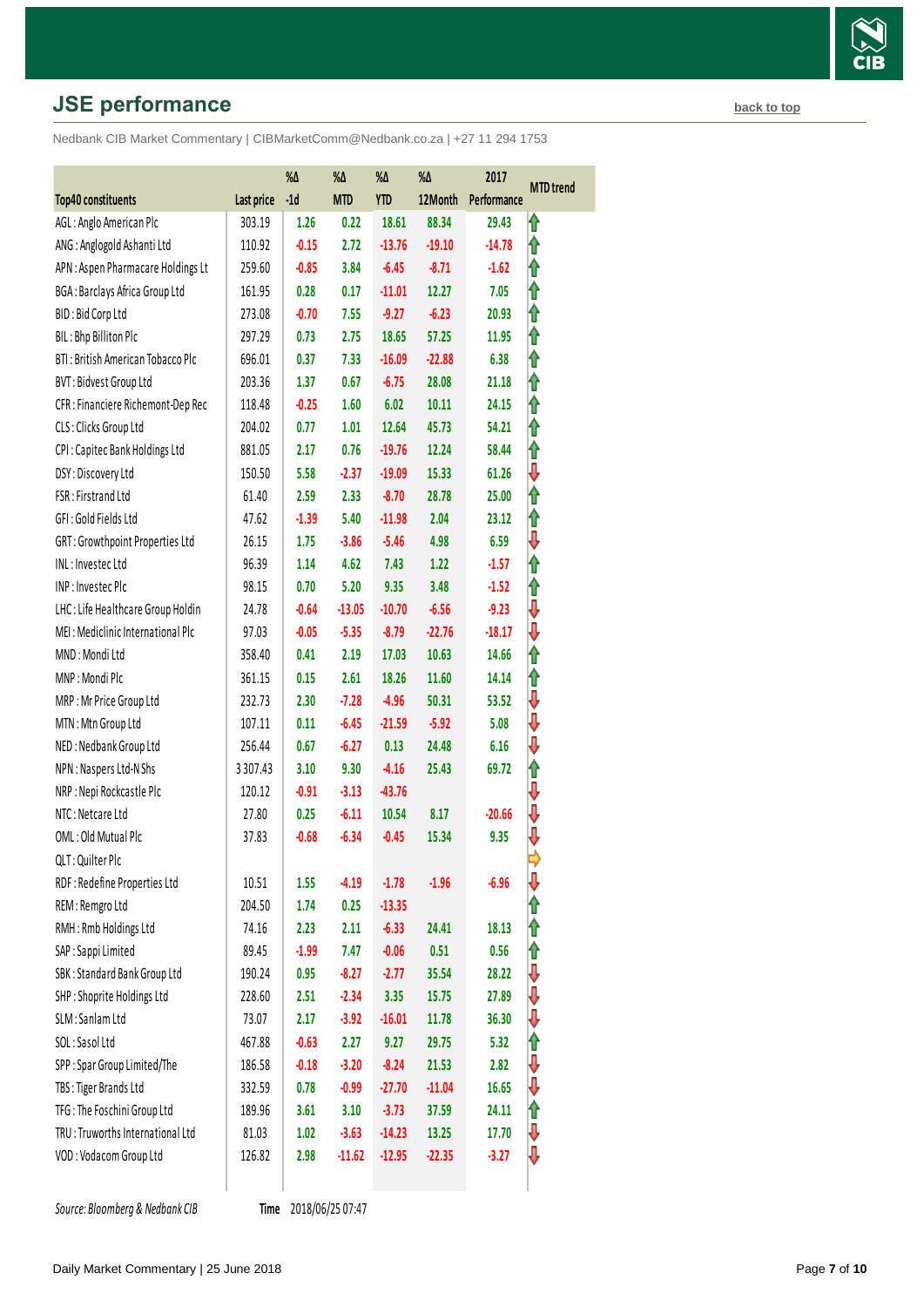

## <span id="page-7-0"></span>**Economic calendar [back to top](#page-0-0) back to top**

Nedbank CIB Market Commentary | CIBMarketComm@Nedbank.co.za | +27 11 294 1753

|          | Country Event |                                      | Period           | <b>Survey</b>                | Actual                       | Prior    | Revised |
|----------|---------------|--------------------------------------|------------------|------------------------------|------------------------------|----------|---------|
| 22-June  |               |                                      |                  |                              |                              |          |         |
| 01:30 AM | JN            | Natl CPI YoY                         | <b>MAY</b>       |                              | 0.70%                        | 0.60%    |         |
| 02:30 AM | JN            | Nikkei Japan PMI Mfg                 | <b>JUNP</b>      | $\blacksquare$               | 53.1                         | 52.8     |         |
| 09:30 AM | GE            | Markit Germany Services PMI          | <b>JUNP</b>      |                              | 53.9                         | 52.1     |         |
| 09:30 AM | GE            | Markit/BME Germany Manufacturing PMI | <b>JUNP</b>      |                              | 55.9                         | 56.9     |         |
| 10:00 AM | EC            | Markit Eurozone Services PMI         | <b>JUNP</b>      |                              | 55.0                         | 53.8     |         |
| 10:00 AM | EC            | Markit Eurozone Manufacturing PMI    | <b>JUNP</b>      |                              | 55.0                         | 55.5     |         |
| 03:45 PM | US            | Markit US Services PMI               | <b>JUNP</b>      | $\qquad \qquad \blacksquare$ | 56.5                         | 56.8     |         |
| 03:45 PM | <b>US</b>     | Markit US Manufacturing PMI          | <b>JUNP</b>      |                              | 54.6                         | 56.4     |         |
| 25-June  |               |                                      |                  |                              |                              |          |         |
| 07:00 AM | JN            | Leading Index CI                     | APR <sub>F</sub> |                              | 106.2                        | 105.6    |         |
| 10:00 AM | GE            | <b>IFO Business Climate</b>          | <b>JUN</b>       | 101.8                        | $\overline{a}$               | 102.2    |         |
| 10:00 AM | GE            | <b>IFO Current Assessment</b>        | <b>JUN</b>       | 105.6                        |                              | 106.0    |         |
| 10:00 AM | <b>GE</b>     | <b>IFO Expectations</b>              | <b>JUN</b>       | 98.0                         |                              | 98.5     |         |
| 02:30 PM | US            | Chicago Fed Nat Activity Index       | MAY              | 0.30                         |                              | 0.34     |         |
| 04:00 PM | US            | New Home Sales                       | MAY              | 667k                         | $\overline{\phantom{a}}$     | 662k     |         |
| 04:00 PM | US.           | New Home Sales MoM                   | <b>MAY</b>       | 0.80%                        | $\blacksquare$               | $-1.50%$ |         |
| 04:30 PM | US            | Dallas Fed Manf. Activity            | <b>JUN</b>       | 23.0                         |                              | 26.8     |         |
| 26-June  |               |                                      |                  |                              |                              |          |         |
| 09:00 AM | SA            | Leading Indicator                    | APR              |                              | $\overline{\phantom{a}}$     | 107.4    |         |
| 03:00 PM | US            | S&P CoreLogic CS 20-City YoY NSA     | APR              | 6.80%                        | $\overline{a}$               | 6.79%    |         |
| 04:00 PM | US            | Conf. Board Consumer Confidence      | JUN              | 128.0                        | $\frac{1}{2}$                | 128.0    |         |
| 04:00 PM | US            | Richmond Fed Manufact. Index         | JUN              | 15                           | ä,                           | 16       |         |
| 27-June  |               |                                      |                  |                              |                              |          |         |
| 03:30 AM | CH            | <b>Industrial Profits YoY</b>        | <b>MAY</b>       |                              | $\blacksquare$               | 21.90%   |         |
| 10:00 AM | EC            | M3 Money Supply YoY                  | <b>MAY</b>       | 3.80%                        | $\overline{a}$               | 3.90%    |         |
| 02:30 PM | US            | Wholesale Inventories MoM            | <b>MAYP</b>      | 0.20%                        |                              | 0.10%    |         |
| 02:30 PM | US            | Cap Goods Orders Nondef Ex Air       | <b>MAYP</b>      | 0.4%                         | $\overline{\phantom{a}}$     | 1.0%     |         |
| 02:30 PM | US            | Durables Ex Transportation           | <b>MAYP</b>      | 0.50%                        | $\frac{1}{2}$                | 0.90%    |         |
| 02:30 PM | US            | Durable Goods Orders                 | <b>MAYP</b>      | $-0.9%$                      | $\qquad \qquad \blacksquare$ | $-1.6%$  |         |
| 02:30 PM | US            | Advance Goods Trade Balance          | MAY              | USD-69.0b                    | $\overline{\phantom{a}}$     | 00:00    |         |
| 04:00 PM | US            | Pending Home Sales NSA YoY           | <b>MAY</b>       |                              | ÷,                           | 0.40%    |         |
|          |               |                                      |                  |                              |                              |          |         |

**Source: Bloomberg 2018/06/25 07:30**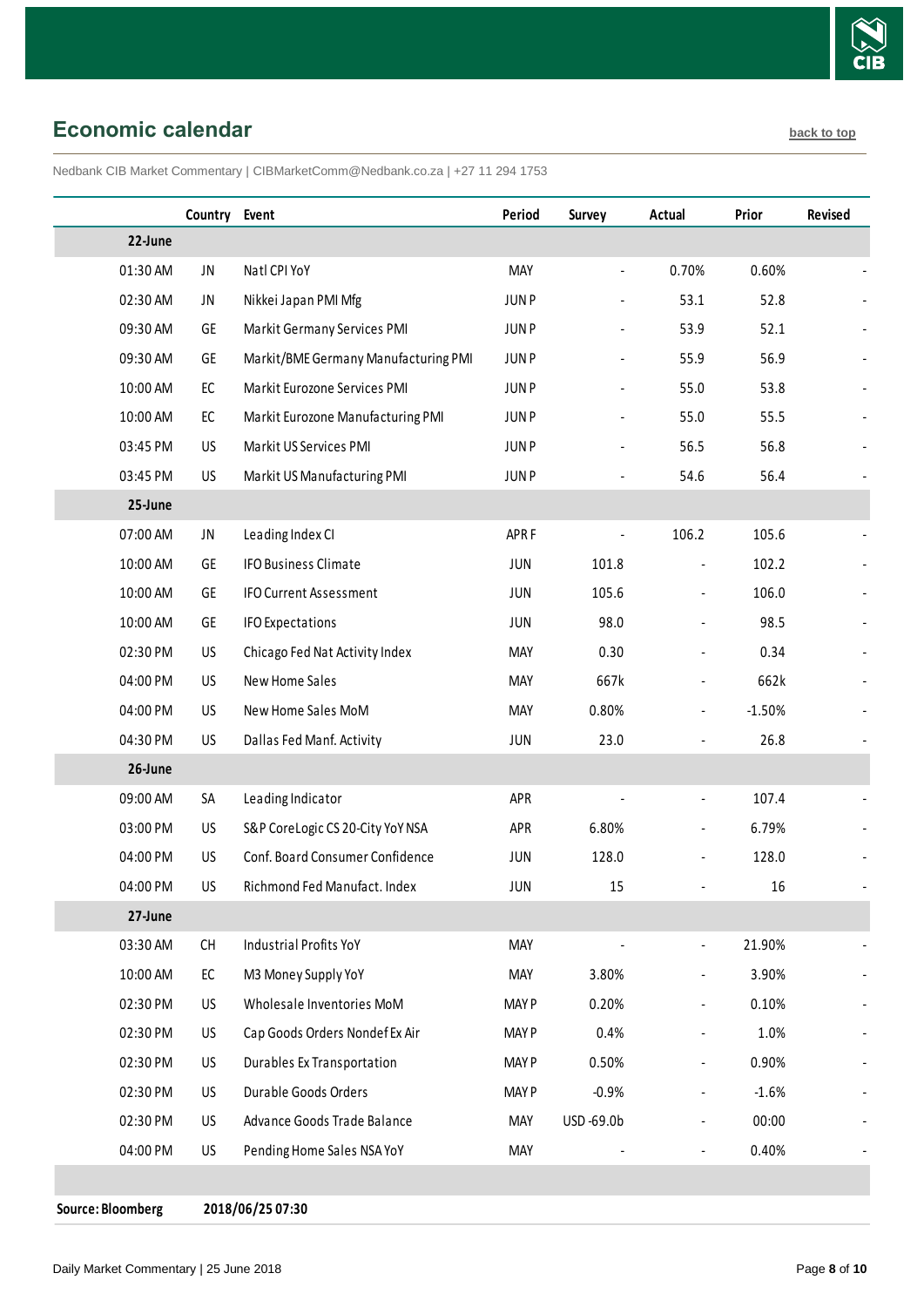

## <span id="page-8-0"></span>**Contacts**

**Treasury: Economic Analyst Reezwana Sumad** (011) 294 1753

**ALM Portfolio Management** (011) 535 4042

**Equities Sales and Distribution** (011) 535 4030/31

**Forex Institutional Sales Desk** (011) 535 4005

**Interest Rate Swaps & FRA's Trading** (011) 535 4004

**Money Market Institutional Sales Desk** (011) 535 4008

**Bond Trading** (011) 535 4021

**Forex Business Banking Sales Desk** (011) 535 4003

**Forex Retail Sales Desk** (011) 535 4020

**Money Market Business Banking Sales Desk** (011) 535 4006

**Non Soft & Soft Commodities Trading** (011) 535 4038

**Credit Derivatives**  (011) 535 4047

**Forex Corporate Sales Desk** JHB (011) 535 4002; DBN (031) 327 3000; CTN (021) 413 9300

**Inflation Trading** (011) 535 4026

**Money Market Corporate Sales Desk** JHB (011) 535 4007; DBN (031) 327 3000; CTN (021) 413 9300

**Preference shares desk** (011) 535 4072